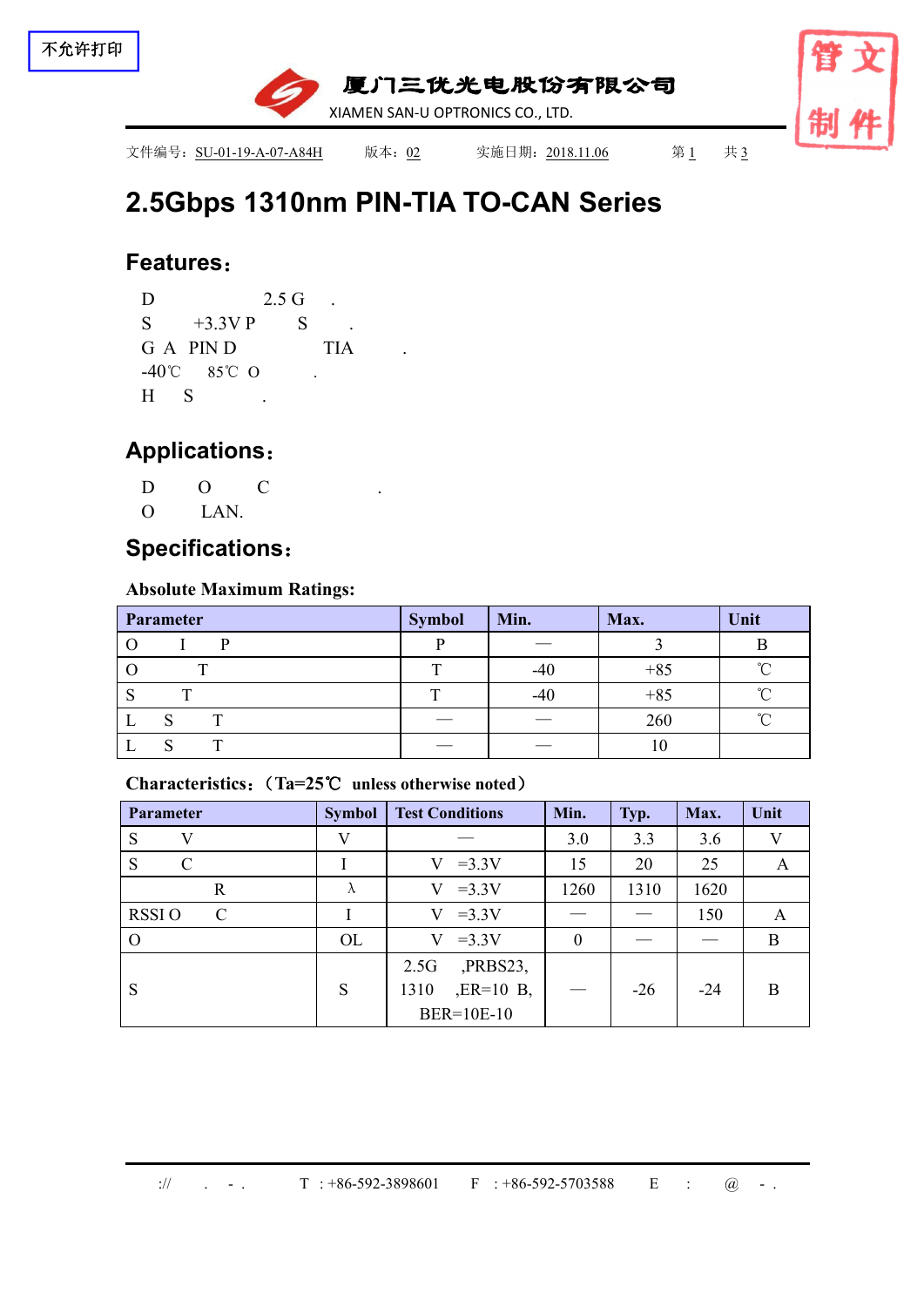

## **Key Materials**

| M             |            |
|---------------|------------|
| <b>PIN PD</b> | 0000020202 |
| <b>TIA</b>    | 0000090029 |

**Mechanical Dimension and Pin Assignment:**